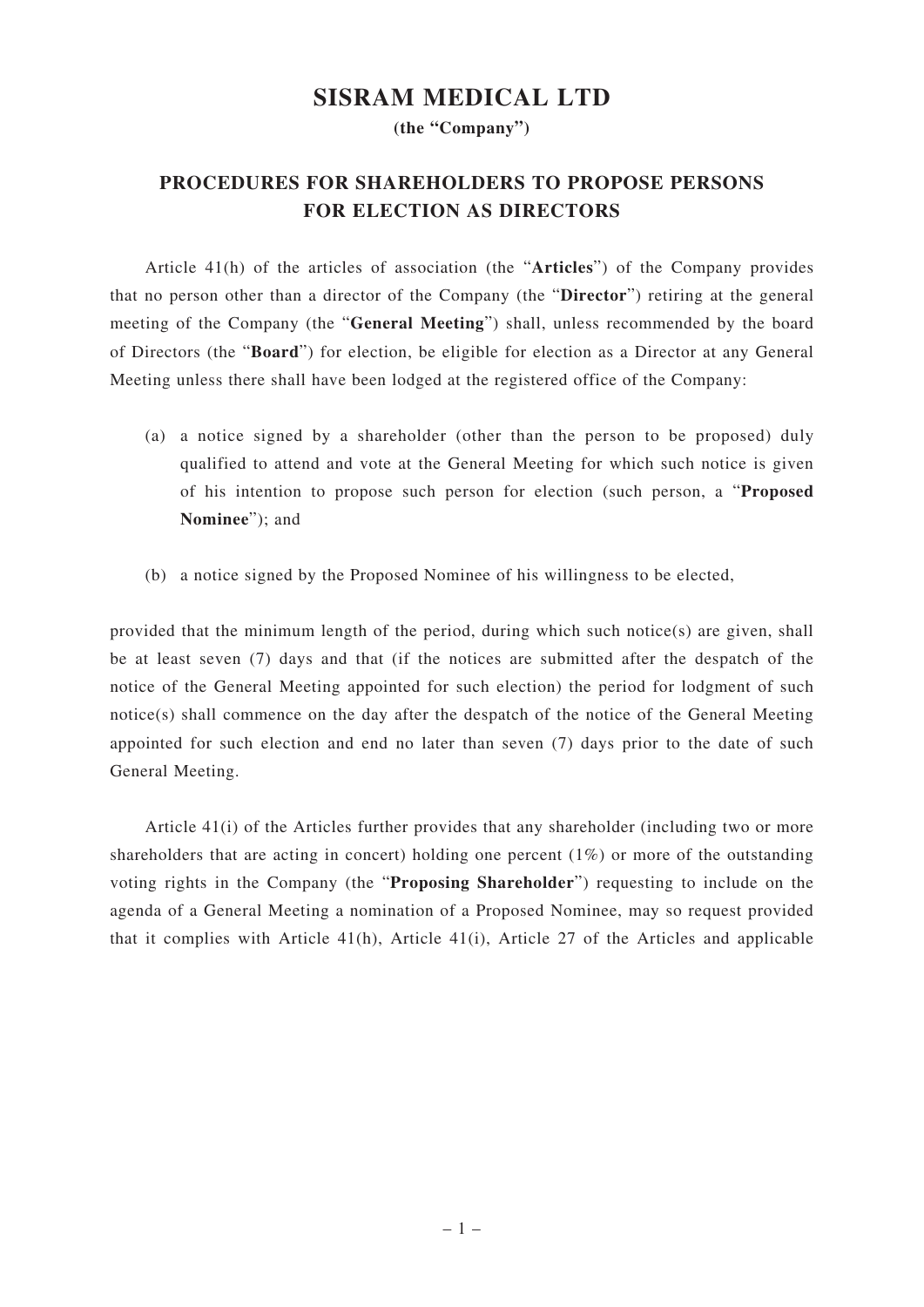law and The Rules Governing the Listing of Securities on The Stock Exchange of Hong Kong Limited (the "**Listing Rules**"). In addition to any information required to be included in accordance with applicable law or the Listing Rules, such a written request (the "**Proposal Request**") shall include the following information required pursuant to Article 27 of the Articles:

- (i). the name, address, telephone number, fax number and email address of the Proposing Shareholder (or each member of the group constituting the Proposing Shareholder, as the case may be) and, if an entity, the name(s) of the person(s) that controls or manages such entity;
- (ii). the number of shares of the Company (the "**Shares**") held by the Proposing Shareholder, directly or indirectly (and, if any of such Shares are held indirectly, an explanation of how they are held and by whom), which shall be in such number no less than as is required to qualify as a Proposing Shareholder, accompanied by evidence satisfactory to the Company of the record holding of such Shares by the Proposing Shareholder as of the date of the Proposal Request, and a representation that the Proposing Shareholder intends to appear in person or by proxy at the General Meeting;
- (iii).the matter requested to be included on the agenda of a General Meeting, all information related to such matter, the reason that such matter is proposed to be brought before the General Meeting, the complete text of the resolution that the Proposing Shareholder proposes to be voted upon at the General Meeting and, if the Proposing Shareholder wishes to have a position statement in support of the Proposal Request, a copy of such position statement that complies with the requirement of any applicable law (if any);
- (iv). a description of all arrangements or understandings between the Proposing Shareholder and any other persons (naming such person) in connection with the matter that is requested to be included on the agenda and a declaration signed by the Proposing Shareholder of whether the Proposing Shareholder has a personal interest in the matter and, if so, a description in reasonable detail of such personal interest; and
- (v). a declaration that all of the information that is required under the Israeli Companies Law and any other applicable law and the Listing Rules to be provided to the Company in connection with such matter, if any, has been provided to the Company.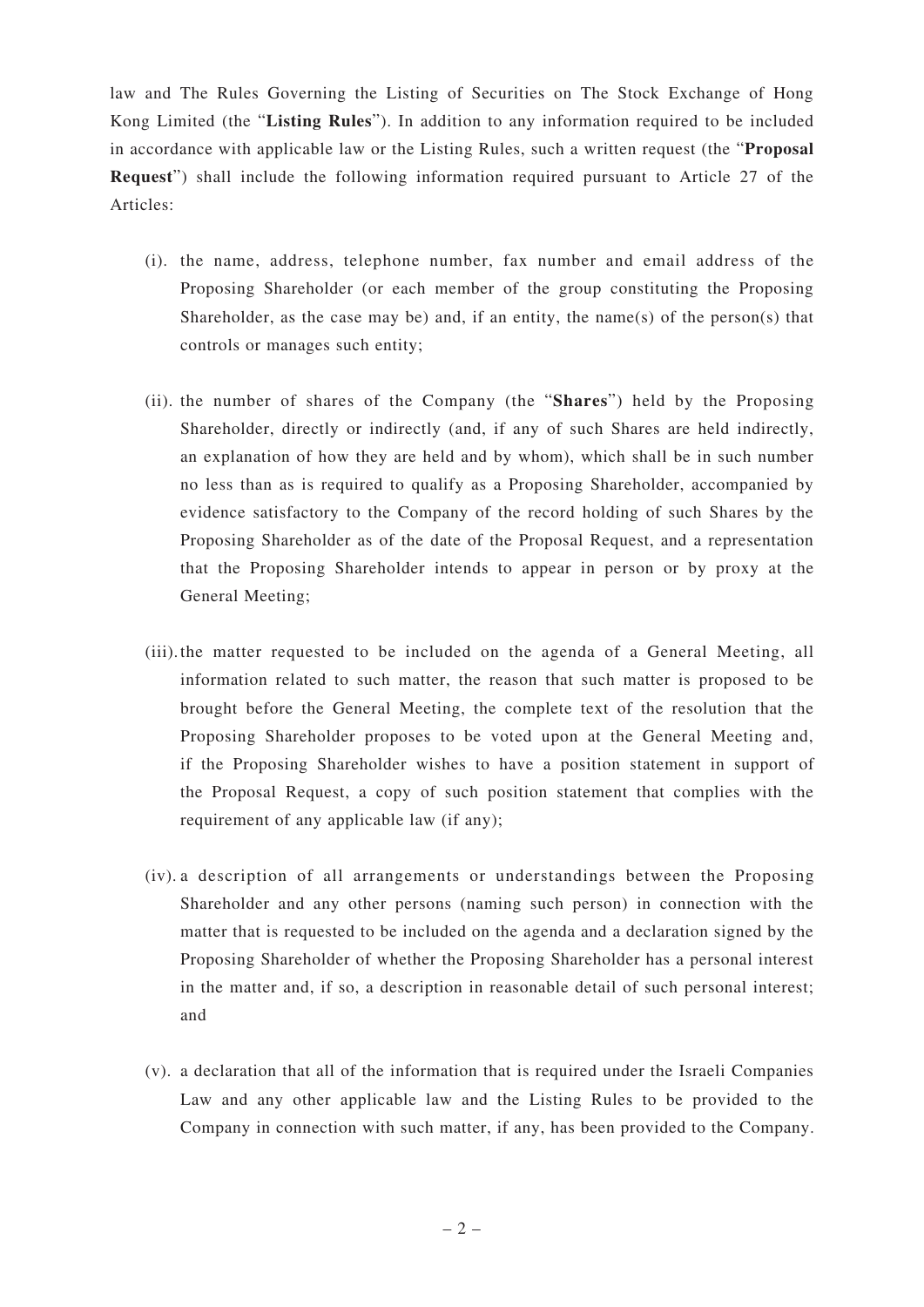The Proposal Request shall also set forth

- (i). the name, address, telephone number, fax number and email address of the Proposed Nominee and all citizenships and residencies of the Proposed Nominee;
- (ii). a description of all arrangements, relations or understandings between the Proposing Shareholder(s) or any of its affiliates and each Proposed Nominee;
- (iii). a declaration signed by the Proposed Nominee that he consents to be named in the Company's notices and proxy materials relating to the General Meeting, if provided or published, and, if elected, to serve on the Board of Directors and to be named in the Company's disclosures and filings;
- (iv). a declaration signed by a Proposed Nominee as required under the Israeli Companies Law and any other applicable law and the Listing Rules for the appointment of such a Proposed Nominee and an undertaking that all of the information that is required under law and stock exchange rules and regulations to be provided to the Company in connection with such an appointment has been provided;
- (v). a declaration made by the Proposed Nominee of whether he or she meets the criteria for an independent Director and/or external Director of the Company under the Israeli Companies Law and/or under any applicable law, regulation or stock exchange rules, and if not, then an explanation of why not; and
- (vi). any other information required at the time of submission of the Proposal Request by applicable law, regulations or the Listing Rules.

The Proposing Shareholder shall promptly provide any other information reasonably requested by the Company or the Board. The Board may refuse to acknowledge the nomination of any person not made in compliance with the foregoing. The Company shall be entitled to publish any information provided by a Proposing Shareholder pursuant to the above, and the Proposing Shareholder shall be responsible for the accuracy and completeness thereof.